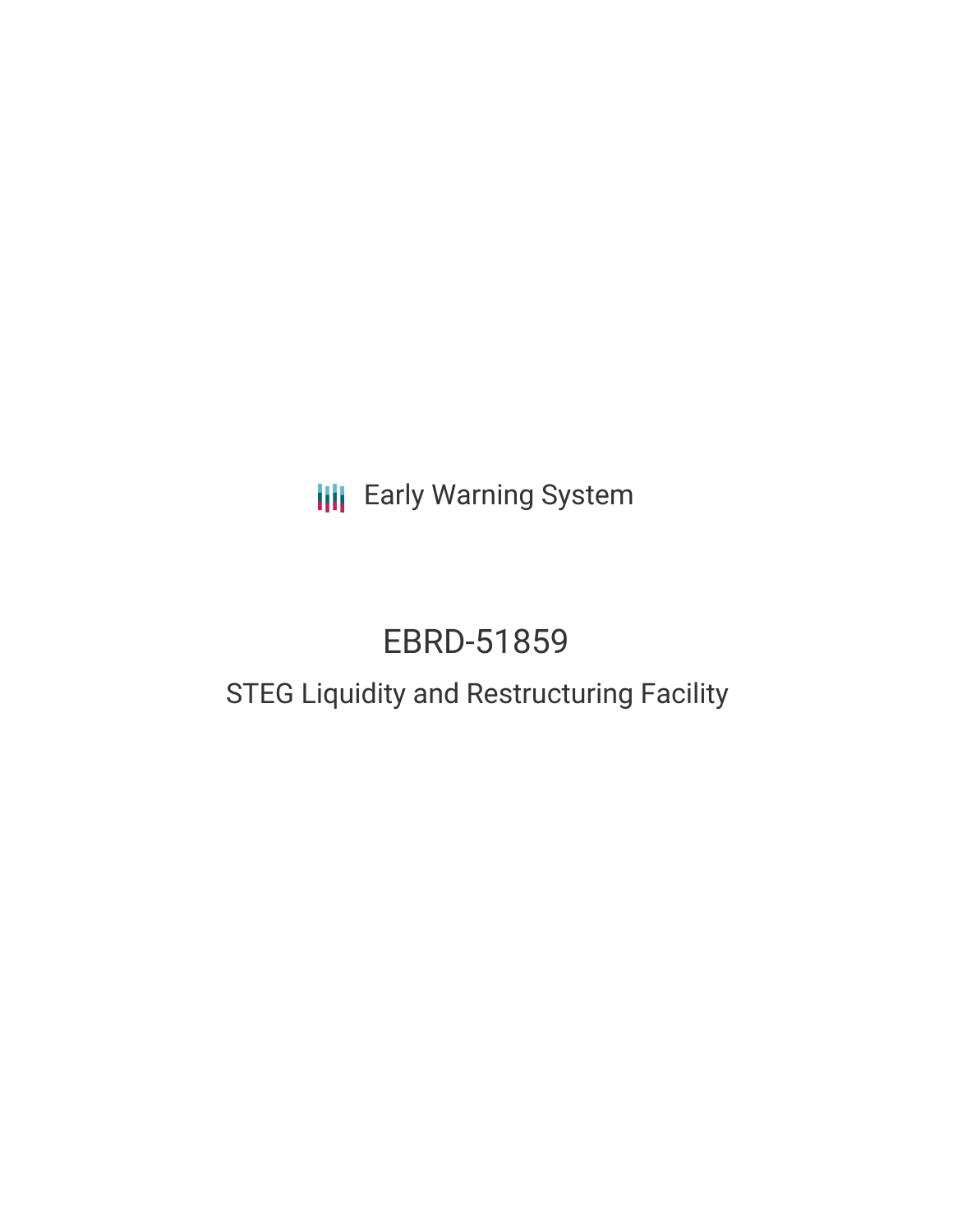

#### **Quick Facts**

| <b>Countries</b>               | Tunisia                                                 |
|--------------------------------|---------------------------------------------------------|
| <b>Financial Institutions</b>  | European Bank for Reconstruction and Development (EBRD) |
| <b>Status</b>                  | Approved                                                |
| <b>Bank Risk Rating</b>        | B                                                       |
| <b>Voting Date</b>             | 2020-11-25                                              |
| <b>Borrower</b>                | Societe Tunisienne de l'Electricite et du Gaz           |
| <b>Sectors</b>                 | Energy                                                  |
| <b>Investment Type(s)</b>      | Guarantee                                               |
| <b>Investment Amount (USD)</b> | \$324.65 million                                        |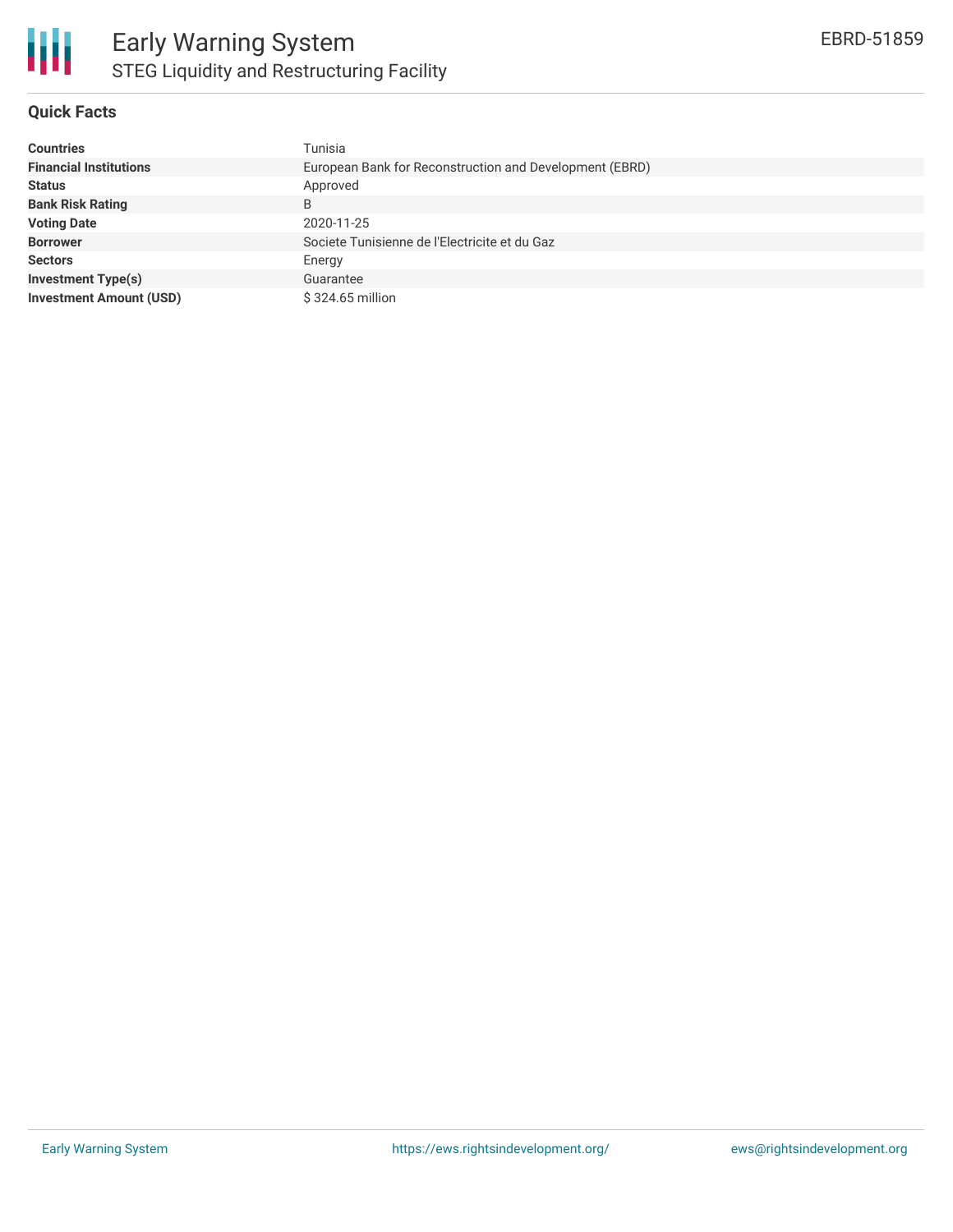

#### **Project Description**

According to bank provided informaton, the financing involves provision of a sovereign guaranteed loan to Societe Tunisienne de l'Electricite et du Gaz ("STEG" or the "Company") to assist the Company in its reforms and developing Tunisia's electricity sector. The Project combines long-term reform objectives with an immediate response to the COVID-19 crisis.

The proceeds of the Bank's loan will be used to (i) provide liquidity support to STEG as an immediate response to the current COVID-19 crisis, and to (ii) refinance existing short-term debt to lengthen the tenors and provide terms more consistent with STEG's operations.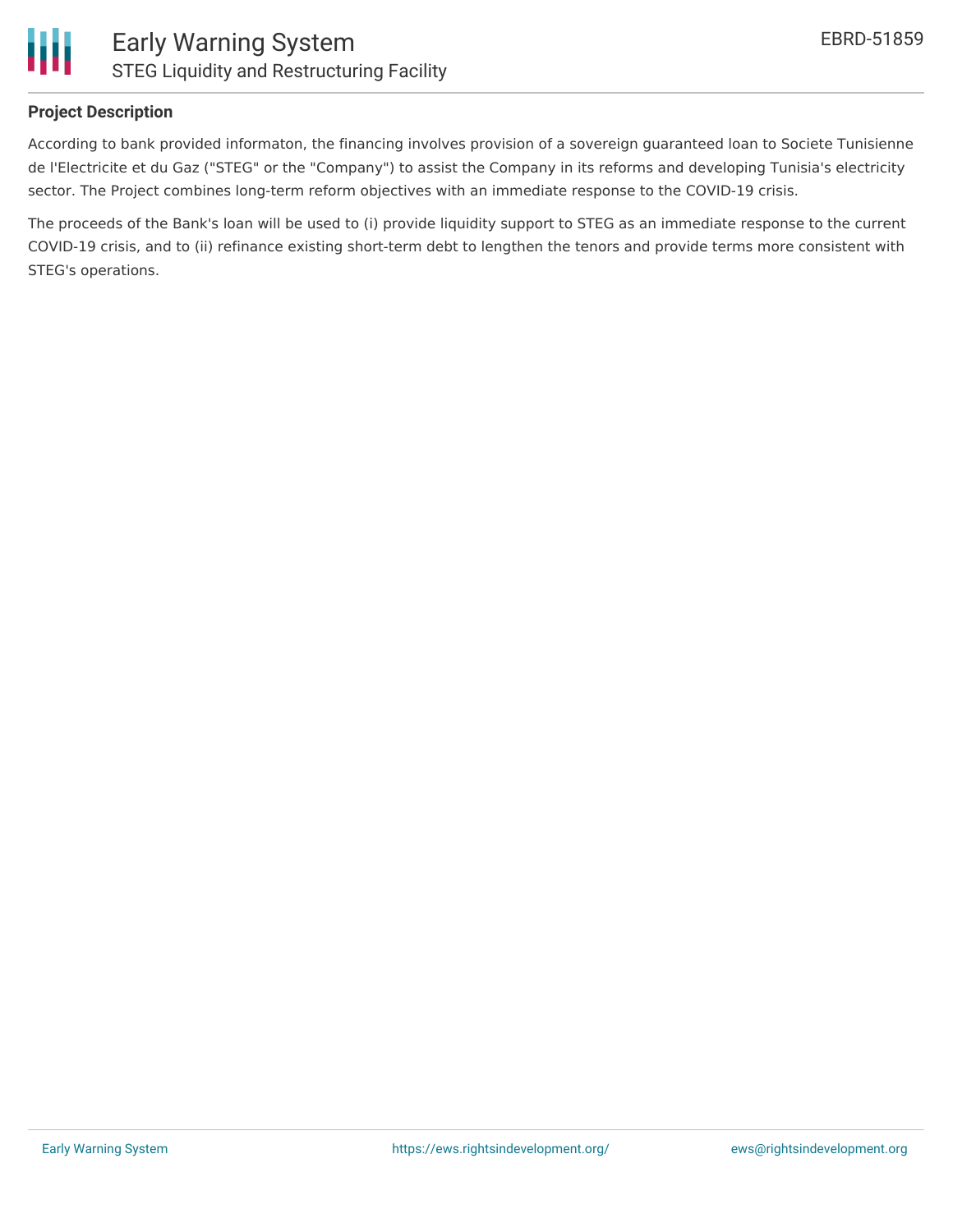#### **Investment Description**

European Bank for Reconstruction and Development (EBRD)

A portion of the project will be provided as liquidity support as an immediate response to the current COVID-19 crisis and another portion will be applied to refinance short-term debt.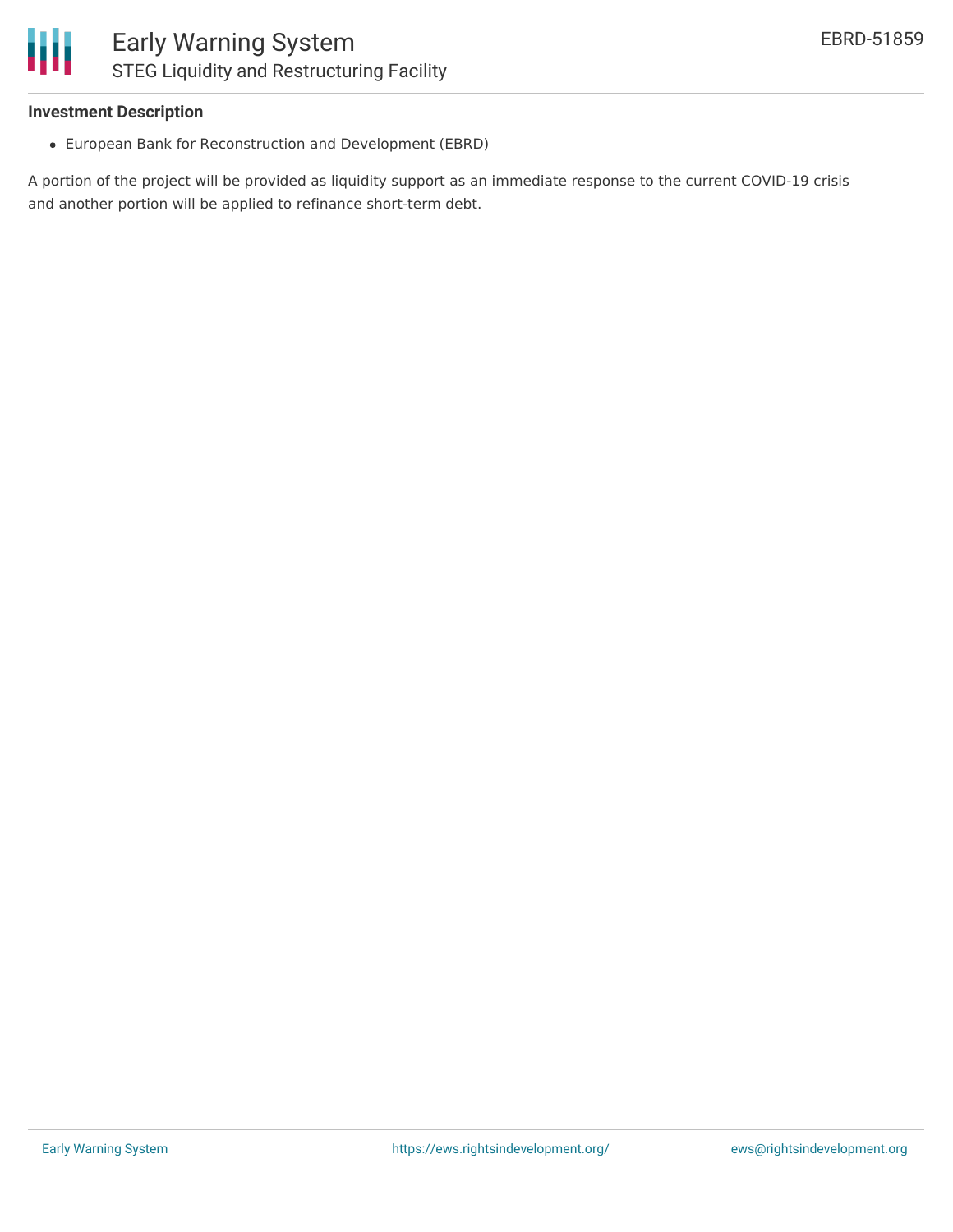

### Early Warning System STEG Liquidity and Restructuring Facility

| <b>Private Actor 1</b> | <b>Private Actor</b><br>1 Role | <b>Private Actor</b><br>Sector | <b>Relation</b> | <b>Private Actor 2</b>                        | <b>Private Actor</b><br>2 Role | <b>Private Actor</b><br>2 Sector |  |
|------------------------|--------------------------------|--------------------------------|-----------------|-----------------------------------------------|--------------------------------|----------------------------------|--|
|                        | $\overline{\phantom{0}}$       | $\overline{\phantom{0}}$       |                 | Societe Tunisienne de l'Electricite et du Gaz | Client                         | $\overline{\phantom{a}}$         |  |